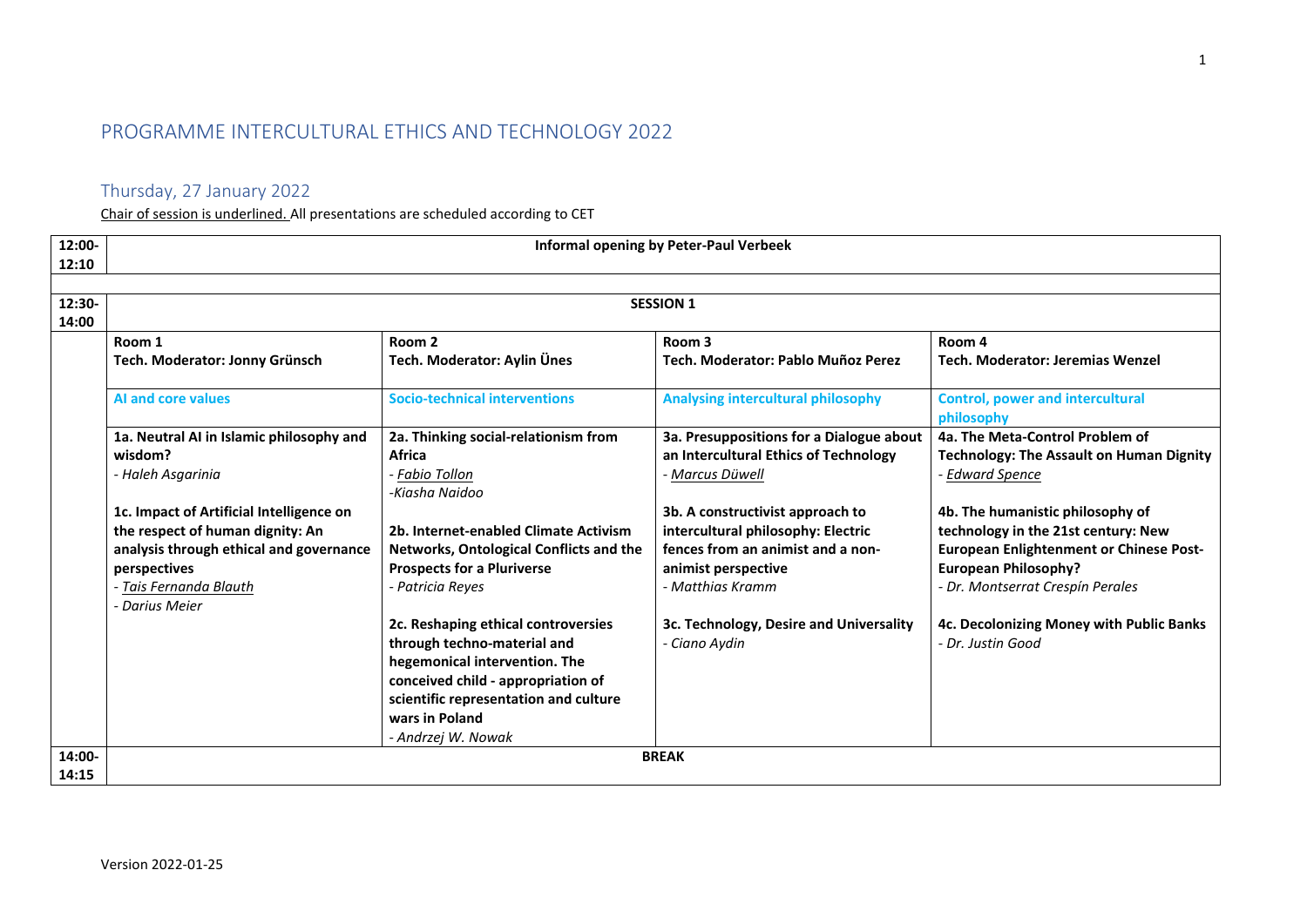| 14.15-<br>15.45 | <b>SESSION 2</b>                                                                                                                                                                                                                                                                                                                                                                                                                                                                                                                                                                                            |                                                                                                                                                                                                                                                                                                                                                                                                                                                                                                                                               |                                                                                                                                                                                                                                                                                     |                                                                                                                                                                                                                                                                                                                                     |
|-----------------|-------------------------------------------------------------------------------------------------------------------------------------------------------------------------------------------------------------------------------------------------------------------------------------------------------------------------------------------------------------------------------------------------------------------------------------------------------------------------------------------------------------------------------------------------------------------------------------------------------------|-----------------------------------------------------------------------------------------------------------------------------------------------------------------------------------------------------------------------------------------------------------------------------------------------------------------------------------------------------------------------------------------------------------------------------------------------------------------------------------------------------------------------------------------------|-------------------------------------------------------------------------------------------------------------------------------------------------------------------------------------------------------------------------------------------------------------------------------------|-------------------------------------------------------------------------------------------------------------------------------------------------------------------------------------------------------------------------------------------------------------------------------------------------------------------------------------|
|                 | Room 1                                                                                                                                                                                                                                                                                                                                                                                                                                                                                                                                                                                                      | Room 2                                                                                                                                                                                                                                                                                                                                                                                                                                                                                                                                        | Room 3                                                                                                                                                                                                                                                                              | Room 4                                                                                                                                                                                                                                                                                                                              |
|                 | Tech. Moderator: Jonny Grünsch                                                                                                                                                                                                                                                                                                                                                                                                                                                                                                                                                                              | Tech. Moderator: Aylin Ünes                                                                                                                                                                                                                                                                                                                                                                                                                                                                                                                   | Tech. Moderator: Pablo Muñoz Perez                                                                                                                                                                                                                                                  | Tech. Moderator: Jeremias Wenzel                                                                                                                                                                                                                                                                                                    |
|                 | 5. Al targeted to an audience                                                                                                                                                                                                                                                                                                                                                                                                                                                                                                                                                                               | 6. Pluralistic approaches in Intercultural<br><b>Information Ethics</b>                                                                                                                                                                                                                                                                                                                                                                                                                                                                       | 7. Ontology and intercultural ethics                                                                                                                                                                                                                                                | 19. Intercultural ethics on life and death                                                                                                                                                                                                                                                                                          |
|                 | 5a. Patient-centric use of Artificial<br>Intelligence (AI) systems in clinical<br>research: global relevance<br>- Alma Linkeviciute<br>- Paulius Pakutinskas<br>5b. Children-Informed Intercultural AI<br><b>Ethics:</b><br>Co-design scenarios with children to<br>inform intercultural AI ethics<br>- Karolina La Fors<br>- Cristina Zaga<br><b>5c. Automatic and autonomous but</b><br>guided and controlled Ethical codes for<br>responsible use of artificial intelligence<br>as shaping the relationship between<br>military-industry-academia and society<br>in various countries<br>- Oshri Bar-Gil | 6. Pluralistic approaches in Intercultural<br><b>Information Ethics: Overview and</b><br>contemporary developments (PANEL)<br>Opening panel<br>- Charles Ess<br>Samvād as Schema and Praxis for<br><b>Resolving the Knots of Technoethics</b><br>- Ayesha Gautam<br>- Deepa Singh<br><b>Intercultural Ethics of Technology: A</b><br><b>Methodological Reflection</b><br>- Soraj Hongladarom<br>The Merits of Social Credit Rating in<br><b>China? An Exercise in Interpretive Pros</b><br><b>Hen Ethical Pluralism</b><br>- Rocky Clancy III | 7a. Against Technology? Heidegger and<br><b>Daoism</b><br>- Steven Burik<br>7b. Ontological localities: towards a<br>cosmotechnical ethics of technology<br>- Michael Hegarty<br>7c. Digital technology,<br>entrepreneurship, and Ubuntu<br>philosophy<br>- Keisha Taylor-Wesselink | 19a. Virtual virtue and vice: A Confucian<br><b>Evaluation of Holding and Crashing a</b><br><b>Virtual Funeral</b><br>- Joseph Sta. Maria<br>19b. Life extension technologies and<br><b>African ethics</b><br>- Christopher Wareham<br>19c. Technology and Ritual in Opposition:<br>The Loss of the Jewish Deathbed<br>- Ari Schick |
|                 |                                                                                                                                                                                                                                                                                                                                                                                                                                                                                                                                                                                                             |                                                                                                                                                                                                                                                                                                                                                                                                                                                                                                                                               |                                                                                                                                                                                                                                                                                     |                                                                                                                                                                                                                                                                                                                                     |
| 15:45-<br>16:00 | <b>BREAK</b>                                                                                                                                                                                                                                                                                                                                                                                                                                                                                                                                                                                                |                                                                                                                                                                                                                                                                                                                                                                                                                                                                                                                                               |                                                                                                                                                                                                                                                                                     |                                                                                                                                                                                                                                                                                                                                     |
| 16:00-<br>16:15 | <b>Offical opening by Peter-Paul Verbeek</b>                                                                                                                                                                                                                                                                                                                                                                                                                                                                                                                                                                |                                                                                                                                                                                                                                                                                                                                                                                                                                                                                                                                               |                                                                                                                                                                                                                                                                                     |                                                                                                                                                                                                                                                                                                                                     |
| $16:15-$        |                                                                                                                                                                                                                                                                                                                                                                                                                                                                                                                                                                                                             |                                                                                                                                                                                                                                                                                                                                                                                                                                                                                                                                               | Keynote lecture by Beatrice Okyere-Manu                                                                                                                                                                                                                                             |                                                                                                                                                                                                                                                                                                                                     |
| 17:15           | "Smart" Values in the Era of Technology: Rethinking African communitarism values                                                                                                                                                                                                                                                                                                                                                                                                                                                                                                                            |                                                                                                                                                                                                                                                                                                                                                                                                                                                                                                                                               |                                                                                                                                                                                                                                                                                     |                                                                                                                                                                                                                                                                                                                                     |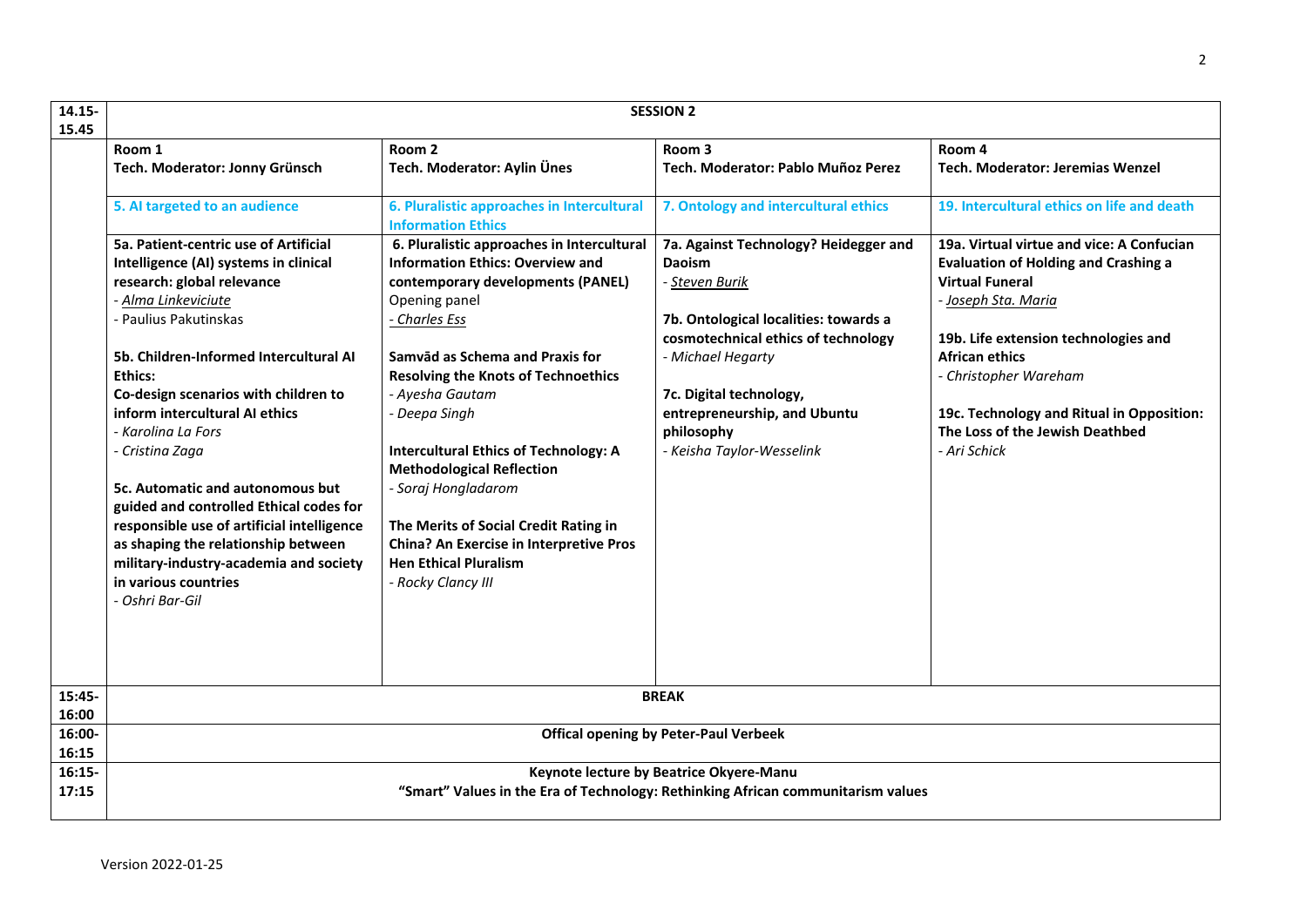| $17:15-$<br>17:30 | <b>BREAK</b>                                                                                                                                                                                                                                                                                                                                                                                                                                                                     |                                                                                                                                                                                                                                                                                                                                                                                                                     |                                                                                                                                                                                                                                                                                                                                  |                                                                                                                                                                                                                                                                                                                                                                                                                                        |
|-------------------|----------------------------------------------------------------------------------------------------------------------------------------------------------------------------------------------------------------------------------------------------------------------------------------------------------------------------------------------------------------------------------------------------------------------------------------------------------------------------------|---------------------------------------------------------------------------------------------------------------------------------------------------------------------------------------------------------------------------------------------------------------------------------------------------------------------------------------------------------------------------------------------------------------------|----------------------------------------------------------------------------------------------------------------------------------------------------------------------------------------------------------------------------------------------------------------------------------------------------------------------------------|----------------------------------------------------------------------------------------------------------------------------------------------------------------------------------------------------------------------------------------------------------------------------------------------------------------------------------------------------------------------------------------------------------------------------------------|
| 17:30-<br>19:00   | <b>SESSION 3</b>                                                                                                                                                                                                                                                                                                                                                                                                                                                                 |                                                                                                                                                                                                                                                                                                                                                                                                                     |                                                                                                                                                                                                                                                                                                                                  |                                                                                                                                                                                                                                                                                                                                                                                                                                        |
|                   | Room 1<br>Tech. Moderator: Jonny Grünsch                                                                                                                                                                                                                                                                                                                                                                                                                                         | Room <sub>2</sub><br>Tech. Moderator: Aylin Ünes                                                                                                                                                                                                                                                                                                                                                                    | Room <sub>3</sub><br>Tech. Moderator: Pablo Muñoz Perez                                                                                                                                                                                                                                                                          | Room 4<br><b>Tech. Moderator: Jeremias Wenzel</b>                                                                                                                                                                                                                                                                                                                                                                                      |
|                   | 8. Chinese Philosophical Approaches to<br><b>Disruptive Technology</b>                                                                                                                                                                                                                                                                                                                                                                                                           | 9. Intercultural ethics and biotechnology                                                                                                                                                                                                                                                                                                                                                                           | 10. Intercultural Energy policy                                                                                                                                                                                                                                                                                                  | 11. Intercultural robot ethics                                                                                                                                                                                                                                                                                                                                                                                                         |
|                   | 8. Chinese Philosophical Approaches to<br><b>Disruptive Technology (PANEL)</b><br><b>Make the Crooked Straight: Classical</b><br><b>Confucianism and Algorithmic Nudging</b><br>- Kevin Taylor<br><b>Breaking the Cyber Siege: Mohist</b><br><b>Counter-Siege Warfare as a Model for</b><br><b>Digital Resistance</b><br>-Michael Ardoline<br><b>Digital Quartering: The Third</b><br>Amendment, Data Privacy, and<br><b>Competing Governmentalities</b><br>-Jackson Reese Faust | 9a. Watsuji and biomimicry<br>A Japanese philosophical perspective on<br>biomimetic technologies<br>- Alessio Gerola<br>9b. The Ethics of Neurotechnology and<br><b>Cognitive Enhancement from a Daoist</b><br><b>Neuroethical Perspective</b><br>- David Urtecho (not confirmed)<br>9c. Mind Embedded or Extended:<br><b>Transhumanist Reflections in Support of</b><br>the Extended Mind Thesis<br>- Mirko Farina | 10a. Technodemocratic Imaginaries of<br><b>Solar Power in Morocco and Tanzania</b><br>- Monamie Bhadra Haines<br>- Sharlissa Moore<br>- Turner Adornetto<br>10b. New renewable energy<br>technologies and cultural alienation:<br><b>Critical reflections from the Siddis of</b><br>Gujarat<br>- Mini Govindan<br>-Rashmi Murali | 11a. The Ethics of Anthropomorphizing<br><b>Humanoid Robots from an Ubuntu</b><br>Perspective<br>- Cindy Friedman<br>11b. Individualistic perspective vs. relational<br>perspective: how to improve autonomy in<br>value sensitive design in care robots?<br>- Shuhong Li<br>11c. "How to Understand the "Other?":<br><b>Implications for Human-Human</b><br><b>Communication and Human-Machine</b><br>Communication"<br>- Min-Sun Kim |
| 19.00-            |                                                                                                                                                                                                                                                                                                                                                                                                                                                                                  | <b>Closing words by Peter-Paul Verbeek</b>                                                                                                                                                                                                                                                                                                                                                                          |                                                                                                                                                                                                                                                                                                                                  |                                                                                                                                                                                                                                                                                                                                                                                                                                        |
| 19.05             |                                                                                                                                                                                                                                                                                                                                                                                                                                                                                  |                                                                                                                                                                                                                                                                                                                                                                                                                     |                                                                                                                                                                                                                                                                                                                                  |                                                                                                                                                                                                                                                                                                                                                                                                                                        |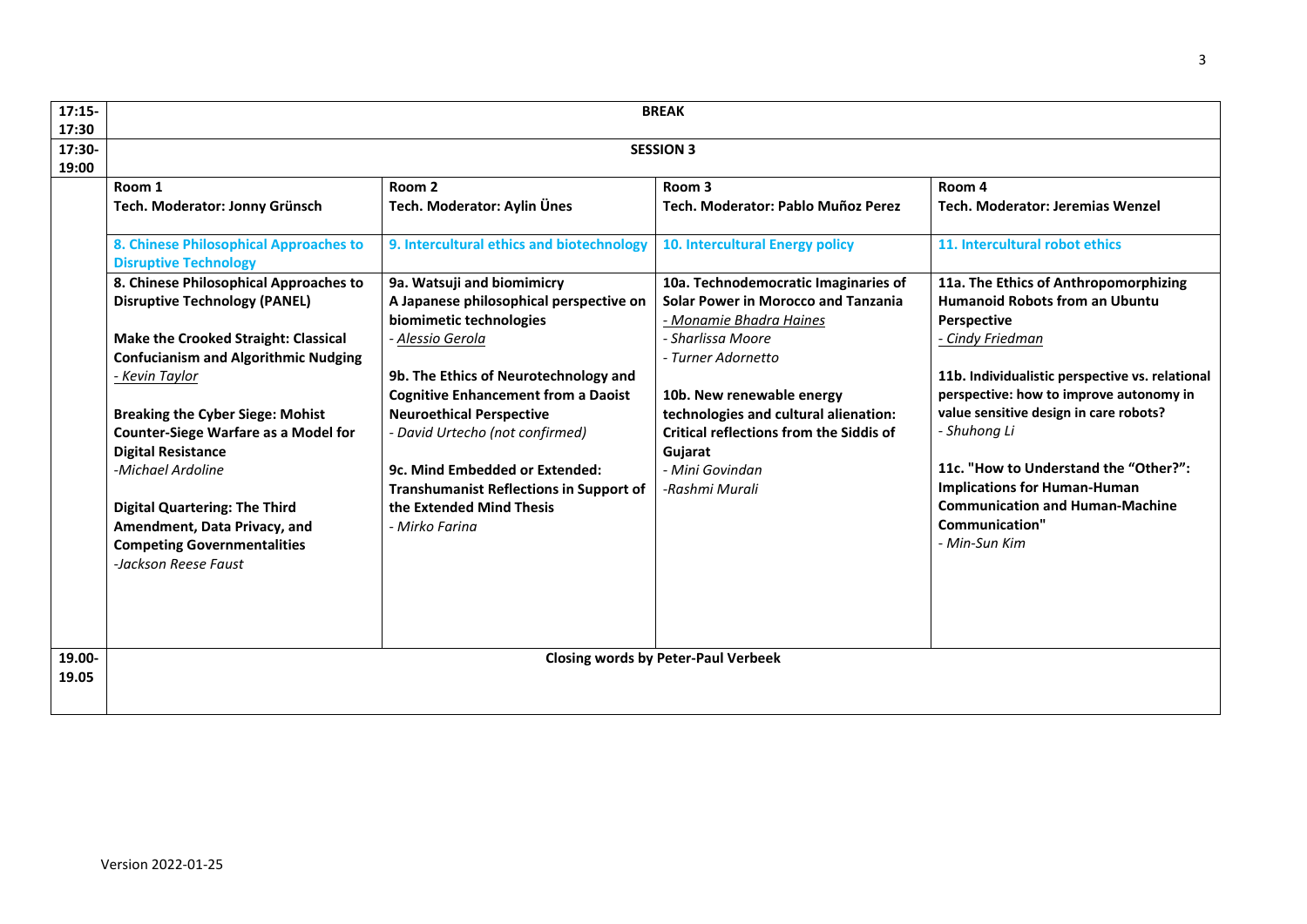## Chair of session is underlined

| 12:00-          | <b>Informal opening by Peter-Paul Verbeek</b>                                                                                                 |                                                                          |                                                                                                                            |                                                                                                        |
|-----------------|-----------------------------------------------------------------------------------------------------------------------------------------------|--------------------------------------------------------------------------|----------------------------------------------------------------------------------------------------------------------------|--------------------------------------------------------------------------------------------------------|
| 12:10           |                                                                                                                                               |                                                                          |                                                                                                                            |                                                                                                        |
| 12:30-          | <b>SESSION 1</b>                                                                                                                              |                                                                          |                                                                                                                            |                                                                                                        |
| 14:00           | Room 1<br>Room <sub>2</sub><br>Room 4<br>Room 3                                                                                               |                                                                          |                                                                                                                            |                                                                                                        |
|                 | Tech. Moderator: Jonny Grünsch                                                                                                                | Tech. Moderator: Aylin Ünes                                              | <b>Tech. Moderator: Jeremias Wenzel</b>                                                                                    | Tech. Moderator: Pablo Muñoz Perez                                                                     |
|                 | 12. Intercultural Ethics of Social Media                                                                                                      | 13. Developing a Global Vision of<br><b>Engineering Ethics Education</b> | 14. Seeing Buddha ('s) Nature -<br><b>Attention practices, attention frames</b><br>and the raising of ecological awareness | 15. Disruptive technology and<br>intercultural ethics                                                  |
|                 | 12a. From Left to Right: How Social<br>Media Shape the Perception of the                                                                      | 13. Developing a Global Vision of<br><b>Engineering Ethics Education</b> | 14. Seeing Buddha ('s) Nature -<br><b>Attention practices, attention frames</b>                                            | 15a. Between disruptive innovation<br>and a commitment to universal ethical                            |
|                 | <b>Political for Young Brazilians Engaged in</b>                                                                                              | (WORKSHOP)                                                               | and the raising of ecological awareness                                                                                    | principles: Investigating principlism's                                                                |
|                 | <b>Diverse Political Orientations</b>                                                                                                         |                                                                          | (WORKSHOP)                                                                                                                 | metaethical commitment and what it                                                                     |
|                 | -Patricia Ferreira Alves                                                                                                                      | Diana Adela Martin                                                       |                                                                                                                            | means for intercultural ethics                                                                         |
|                 |                                                                                                                                               | - Alison Gwynne-Evans                                                    | - Tom Hannes                                                                                                               | - <u>Seppe</u> Segers                                                                                  |
|                 | 12b. Who Deserves Credit? A Bank for                                                                                                          | - Alexandra Kazakova                                                     |                                                                                                                            |                                                                                                        |
|                 | the Virtuous in Rural China                                                                                                                   | - Qin Zhu                                                                | - William Edelglass                                                                                                        | 15b. Productive Disruptions: Social                                                                    |
|                 | - Wessel Reijers                                                                                                                              |                                                                          |                                                                                                                            | <b>Technologies and Queer Cultures</b>                                                                 |
|                 | - Marianne von Blomberg                                                                                                                       |                                                                          |                                                                                                                            | - Maren Behrensen                                                                                      |
|                 | 12c. The New Attention Economy and<br>the Future of Ethics: A Buddhist<br><b>Perspective on Intelligent Technology</b><br>- Peter D. Hershock |                                                                          |                                                                                                                            | 15c. Can gratitude ameliorate the<br>addictive effects of disruptive<br>technologies?<br>- Sally Cloke |
|                 |                                                                                                                                               |                                                                          |                                                                                                                            |                                                                                                        |
| 14:00-<br>14:15 | <b>BREAK</b>                                                                                                                                  |                                                                          |                                                                                                                            |                                                                                                        |
|                 |                                                                                                                                               |                                                                          |                                                                                                                            |                                                                                                        |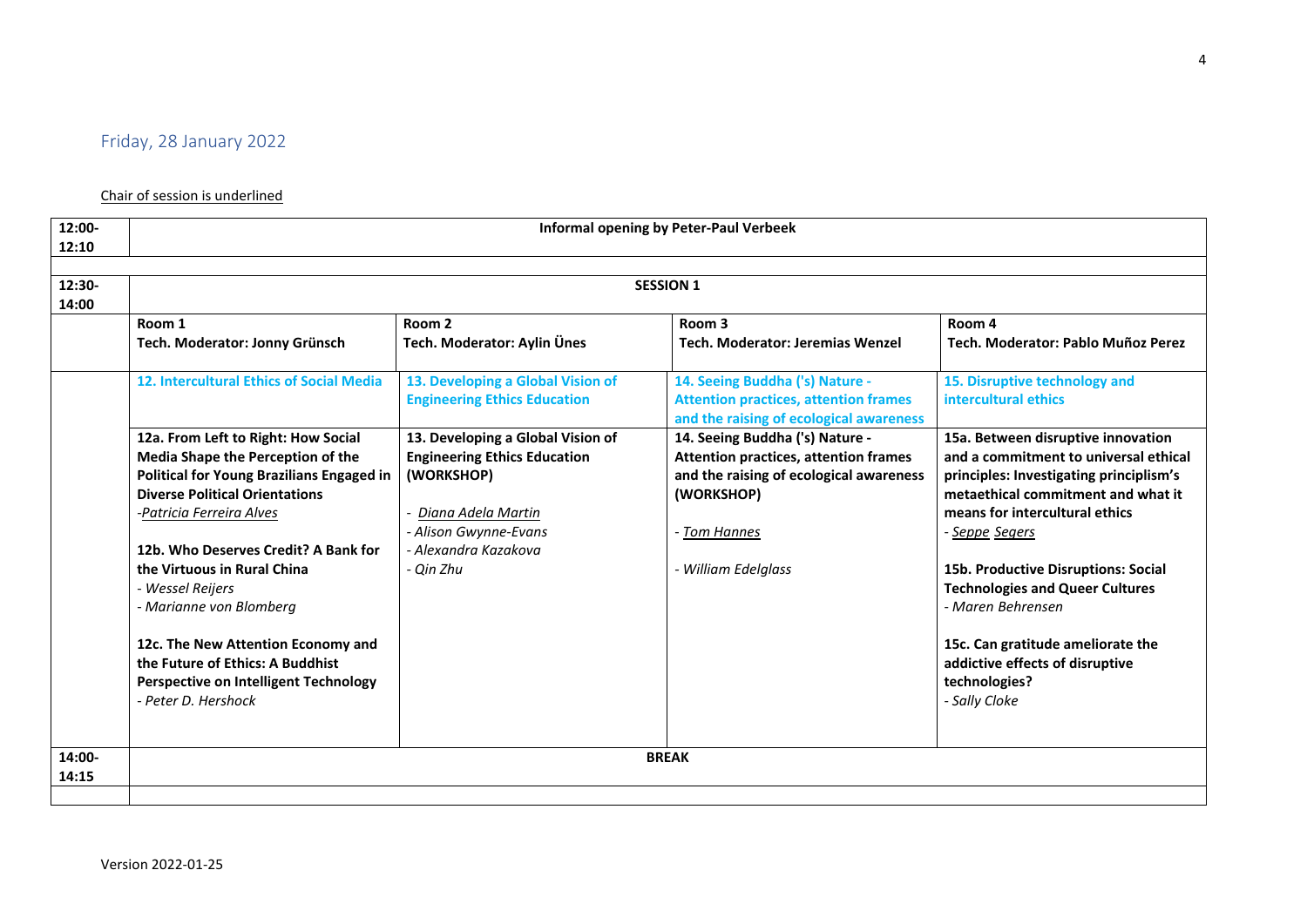| 14.15-<br><b>SESSION 2</b><br>15.45 |                                                                                                         |                                                                                                                                                                                                                                                                                 |                                                                                                                                                                     |  |
|-------------------------------------|---------------------------------------------------------------------------------------------------------|---------------------------------------------------------------------------------------------------------------------------------------------------------------------------------------------------------------------------------------------------------------------------------|---------------------------------------------------------------------------------------------------------------------------------------------------------------------|--|
|                                     | Room 1<br>Tech. Moderator: Jonny Grünsch                                                                | Room 2<br>Tech. Moderator: Aylin Ünes                                                                                                                                                                                                                                           | Room 3<br>Tech. Moderator: Jeremias Wenzel                                                                                                                          |  |
|                                     | 16. An intercultural Dialogue on<br><b>Human-Nature Relations</b>                                       | 17. Intercultural science and<br>engineering                                                                                                                                                                                                                                    | 18. Intercultural ethics and the design<br>of the attention economy                                                                                                 |  |
|                                     | 16. An intercultural Dialogue on<br><b>Human-Nature Relations (PANEL)</b>                               | 17a. The Complexities of Truth<br>- Nicholas Travaglini                                                                                                                                                                                                                         | 18. Intercultural ethics and the design<br>of the attention economy (WORKSHOP)                                                                                      |  |
|                                     | - Alessio Gerola<br>- Joseph Sta. Maria<br>- Kristy Claassen<br>- Patricia D. Reyes                     | 17b. Responsible Engineering Across<br><b>Cultures: Investigating the Effects of</b><br><b>Culture and Education on Ethical</b><br><b>Reasoning and Dispositions of</b><br><b>Engineering Students</b><br>- Rockwell F. Clancy<br>- Qin Zhu<br>- Scott Streiner<br>-Ryan Thorpe | - Gunter Bombaerts<br>- Jin Y. Park<br>- Soraj Hongladarom<br>-Joel Anderson<br>- Matthew Dennis<br>-Lily Frank<br>-Tom Hannes<br>-Jeroen Hopster<br>-Andreas Spahn |  |
| 15:45-<br>16:00                     | <b>BREAK</b>                                                                                            |                                                                                                                                                                                                                                                                                 |                                                                                                                                                                     |  |
| 16:00-<br>17:00                     | Keynote lecture by Jin Y. Park<br>Wisdom, Technology, and Engaged Citizenship: An Intercultural Inquiry |                                                                                                                                                                                                                                                                                 |                                                                                                                                                                     |  |
| 17:00-<br>17:15                     | <b>BREAK</b>                                                                                            |                                                                                                                                                                                                                                                                                 |                                                                                                                                                                     |  |
|                                     |                                                                                                         |                                                                                                                                                                                                                                                                                 |                                                                                                                                                                     |  |
|                                     |                                                                                                         |                                                                                                                                                                                                                                                                                 |                                                                                                                                                                     |  |